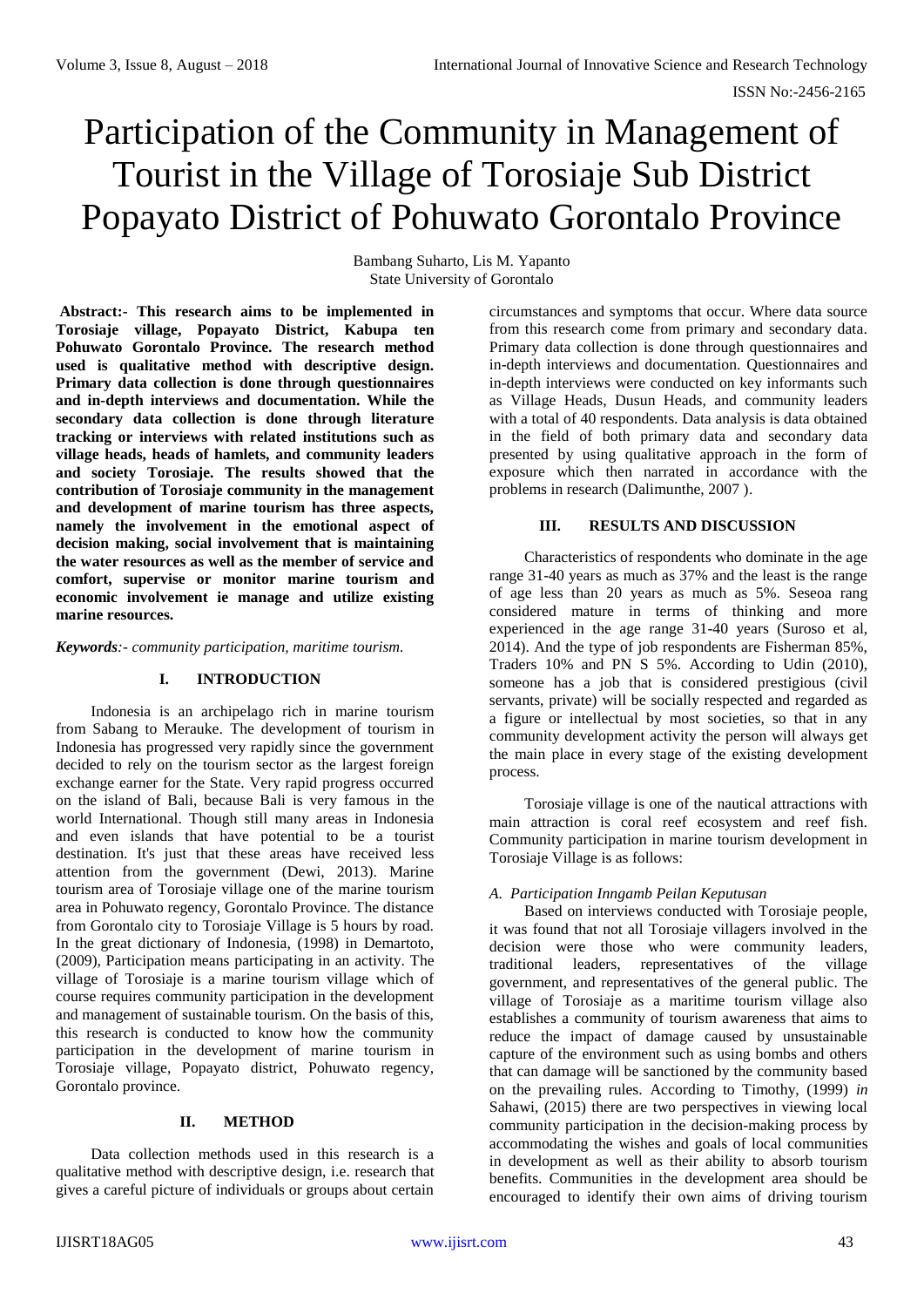development to improve the economy of local communities. Based on the results of interviews in Torosiaje Village community and field observations indicate that the supporting facilities for marine tourism activities have not been feasible for visitors or not yet adequate. Existing facilities are aids from the tourism government of Pohuwato Regency which is a means of lodging, electricity, and water.

### *B. Partisipasi In Maintaining Water Resources*

The people of Torosiaje village are known to be fishing fishermen who often use bombs, but now the level of awareness and participation of the community is evident with the supervision of the aquatic environment that is the formation of a community watchdog group that helps and participates in maintaining the aquatic Environment in order to remain beautiful as a famous tourism destination in Pohuwato District. Marine Tourism in Torosiaje Village will grow as the community participates in training on tourism and community skills training, to increase community knowledge. Interviews indicate that Torosiaje villagers have participated in training conducted by the government, although these activities only include some representatives from the community. One of the training that is done is the skill training of the community that is training to make the craft for souvenirs typical of Torosiaje village which the materials are easy to do because utilizing existing natural resources such as shells, sand, and others.

*C. Participation Provides Services And Security To Tourists* According to Khalik (2014), Comfort and security are

becoming very important conditions in the tourism industry. Environmental factors that deserve. obey the inconvenience and insecurity of tourists is the management of parking. Structuring and management of parking in the village Torosiaje including safe and comfortable because it has been built r parking place for tourists. And local people are involved in maintaining the security and comfort of visitors or tourists who come.

# *D. Community Participation in managing marine tourism in Pohuwato regency.*

Based on the results of the interviews, it was found that before the existence of electricity and the means of transportation (boat) of local tourists who came to conduct activities wisatanya using small boats, one additional income of fishermen in transportation services for visitors Torosiaje village as a village of marine tourism area in Pohuwato district. Marine Tourism in the village of Torosiaje Pohuwato District is growing as the community participates in participating in training on community skills. To increase knowledge. The results of the interviews indicate that Torosiaje villagers have participated in training carried out by the government, although these activities only included some representatives from the community.

# *E. Participation In Overseeing or monitoring Tourism activities*

According to Dewi (2013), various tourism development policies are aimed at improving and assisting the community in increasing community participation in coral reef areas in marine tourism activities. At a certain level there has been a process of improving the views,

insight, knowledge, awareness and behaviour of the community towards marine tourism development program.

Participation of Torosiaje Village Community in supervising and monitoring marine tourism activities is shown by the enthusiasm of the community when there are activities of tourists visiting to do marine tourism such as to the nearest islands, diving, in the village of Torosiaje.

Villagers of Torosiaje especially those who are members of the watchdog group, without being asked to be a *guide* for tourists. According to Dalimun the (2007), people can participate directly to develop environmental conservation as well as a deep understanding of the ins and outs of coastal ecosystems so as to establish awareness of how to behave in order to preserve coastal areas in the present and future.

## **IV. CONCLUSION**

Based on the results of this study it can be concluded that community participation in tourism development in Torosiaje village Popaya to District Pohuwato Regency Gorontalo Province is as follows :

- Emotional involvement in decision making
- Involvement from the social side of maintaining water resources, providing services and security, supervise, and monitor marine tourism
- Economic involvement of managing and utilizing marine resources is marine tourism and ole-ole craftsmen group (souvenir).

## **REFERENCES**

- [1]. Aedi, N. 2010. Management and Data Analysis of Research Results. Journal. Indonesian education university. Bandung. Vol. 30. No.3
- [2]. Arman, 2014, Evaluation of Tourism Area Potential of Limboto Lake, Gorontalo Province. Essay. Universitas Negerei Gorontalo.
- [3]. Dalimunthe, N. 2007. Community Participation in Marine Tourism Potential Development of Serermang Serdang Berdagai Beach. Thesis. University of Sumetra Utara Medan.
- [4]. Demartoto, A. 2009. Community Participation in Natural Tourism Management Jumog Waterfall, Berjo Village, Ngargoyoso District, Karanganyar Regency Central Java Province. Research Report. Sebelas Maret University. Surakarta.
- [5]. Dewi, O. 2013. Community Participation In The Development Of Marine Tourism At Kapoposang Island Of Pangkajene And Kepulauan Regency. Essay. Hasanuddin University. Makassar.
- [6]. Profile of DesaTorosiaje. Kecamatan Popayato. Pohuwato District. Gorontalo Province
- [7]. Directorate of Area Conservation and Fish Type. 2016. Data on Conservation Areas. Jalan Merdeka Timur no. 16.
- [8]. Perawati, D. 2014. Community Participation in Development of Marine Tourism Area Nyong Nyong